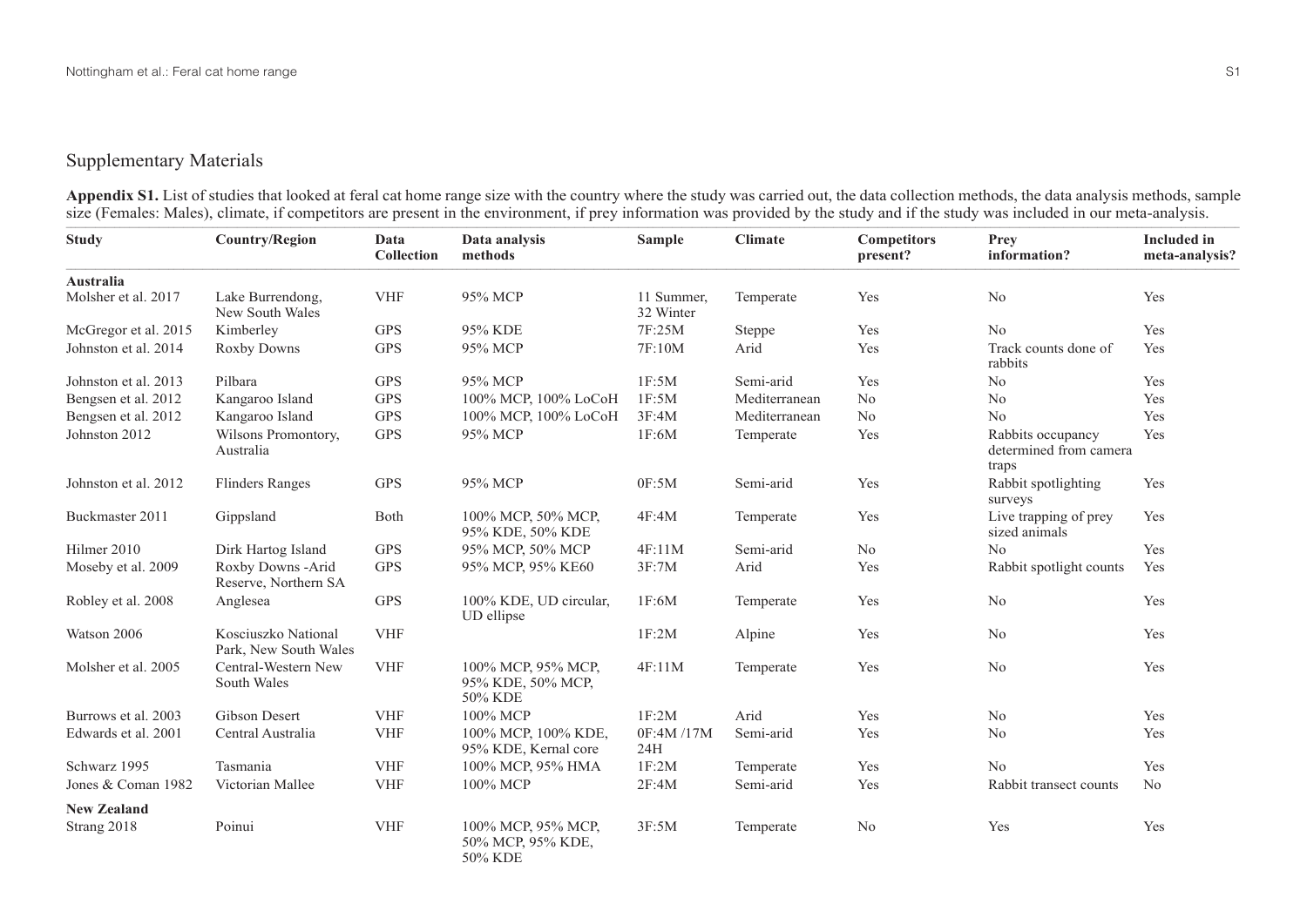## Appendix S1. Continued.

| <b>Study</b>                 | <b>Country/Region</b>                | Data<br><b>Collection</b> | Data analysis<br>methods                                   | <b>Sample</b> | <b>Climate</b>     | <b>Competitors</b><br>present? | Prev<br>information?                                    | <b>Included</b> in<br>meta-analysis? |
|------------------------------|--------------------------------------|---------------------------|------------------------------------------------------------|---------------|--------------------|--------------------------------|---------------------------------------------------------|--------------------------------------|
| Hansen et al. 2018           | Canterbury                           | <b>GPS</b>                | 95% MCP                                                    | 1F:0M         | Temperate          | Yes                            | N <sub>o</sub>                                          | Yes                                  |
| Cruz et al. 2014             | Upper Ohau River,<br>Mackenzie Basin | <b>GPS</b>                | 100% MCP                                                   | 4F:12M        | Temperate          | Yes                            | N <sub>o</sub>                                          | Yes                                  |
| Recio & Seddon 2013          | Godley Valley                        | <b>GPS</b>                | 100% MCP, 100% LoCoH,<br>50% LoCoH                         | 16F:17M       | Temperate          | Yes                            | Transects done and used<br>to model rabbit<br>abundance | Yes                                  |
| Recio et al. 2010            | Tasman Valley                        | <b>GPS</b>                | 100% MCP                                                   | 1F:4M         | Temperate          | Yes                            | No                                                      | Yes                                  |
| Gillies et al. 2007          | Trounson Kauri Park,<br>Northland    | <b>VHF</b>                | 100% MCP, 70% PCP                                          | 7F:14M        | Temperate          | Yes                            | N <sub>o</sub>                                          | Yes                                  |
| Harper 2004                  | <b>Stewart Island</b>                | <b>VHF</b>                | 100% MCP, 95% KDE                                          | 3F:4M         | Sub-alpine         | N <sub>o</sub>                 | Relative abundance<br>of rats                           | Yes                                  |
| Moller & Alterio 1999        | Otago Peninsula                      | <b>VHF</b>                | 100% MCP                                                   | 3F:7M         | Maritime temperate | Yes                            | N <sub>o</sub>                                          | Yes                                  |
| Dowding 1998                 | Motuihe Island                       | <b>VHF</b>                | 100% MCP, 70% Core                                         | 7F:7M         | Temperate          | No                             | Rabbit density pre and<br>post poisoning                | Yes                                  |
| Norbury et al. 1998          | Mackenzie Basin & Otago VHF          |                           | 100% MCP                                                   | 13F:9M        | Temperate          | Yes                            | Rabbits (spot light)<br>number given)                   | Yes                                  |
| Langham & Porter 1991        | Hawkes Bay                           | <b>VHF</b>                | 100% MCP                                                   | 4F:9M         | Temperate          | Yes                            | N <sub>o</sub>                                          | No                                   |
| Langham &<br>Charleston 1990 | Hawkes Bay                           | <b>VHF</b>                | 100% MCP                                                   | 7F:6M         | Temperate          | Yes                            | N <sub>o</sub>                                          | N <sub>o</sub>                       |
| Fitzgerald & Karl 1986       | Rimutaka Range,<br>Wellington        | <b>VHF</b>                | Area based on range length<br>and distance of cat to river | 5F:4M         | Temperate          | Yes                            | N <sub>o</sub>                                          | Yes                                  |
| <b>North America</b>         |                                      |                           |                                                            |               |                    |                                |                                                         |                                      |
| Normand et al. 2019          | Arkansas, USA                        | <b>VHF</b>                | 95% MCP, 95% KDE,<br>50% KDE                               | 10F:8M        | Temperate          | Yes                            | N <sub>o</sub>                                          | Yes                                  |
| Bridges et al. 2015          | California, USA                      | <b>GPS</b>                | 100% MCP, 95% KDE,<br>50% KDE                              | 5F:6M         | Mediterranean      | Yes                            | N <sub>o</sub>                                          | Yes                                  |
| Gehrt et al. 2013            | Illinois, USA                        | <b>VHF</b>                | 95% MCP, 95% fixed<br>kernel, 100% LoCoH                   | 12F:14M       | Continental        | Yes                            | N <sub>o</sub>                                          | Yes                                  |
| Horn et al. 2011             | Illinois, USA                        | <b>VHF</b>                | 95% MCP, 95% KDE                                           | 10F:6M        | Continental        | Yes                            | N <sub>o</sub>                                          | Yes                                  |
| Luna-Mendoza<br>et al. 2011  | Guadalupe Island,<br>Mexico          | <b>VHF</b>                | 95% KDE, 50% KDE                                           | 2F:5M         | Desert             | N <sub>o</sub>                 | N <sub>o</sub>                                          | Yes                                  |
| Guttilla & Stapp 2010        | California, USA                      | <b>VHF</b>                | 95% MCP, 95% Fixed<br>kernel procedures (KHR)              | 8F:5M         | Mediterranean      | Yes                            | N <sub>o</sub>                                          | Yes                                  |
| Schmidt et al. 2010          | Texas, USA                           | <b>VHF</b>                | 95% MCP, 95% KDE,<br>50% KDE                               | 7F:6M         | Sub-tropical       | Yes                            | N <sub>o</sub>                                          | Yes                                  |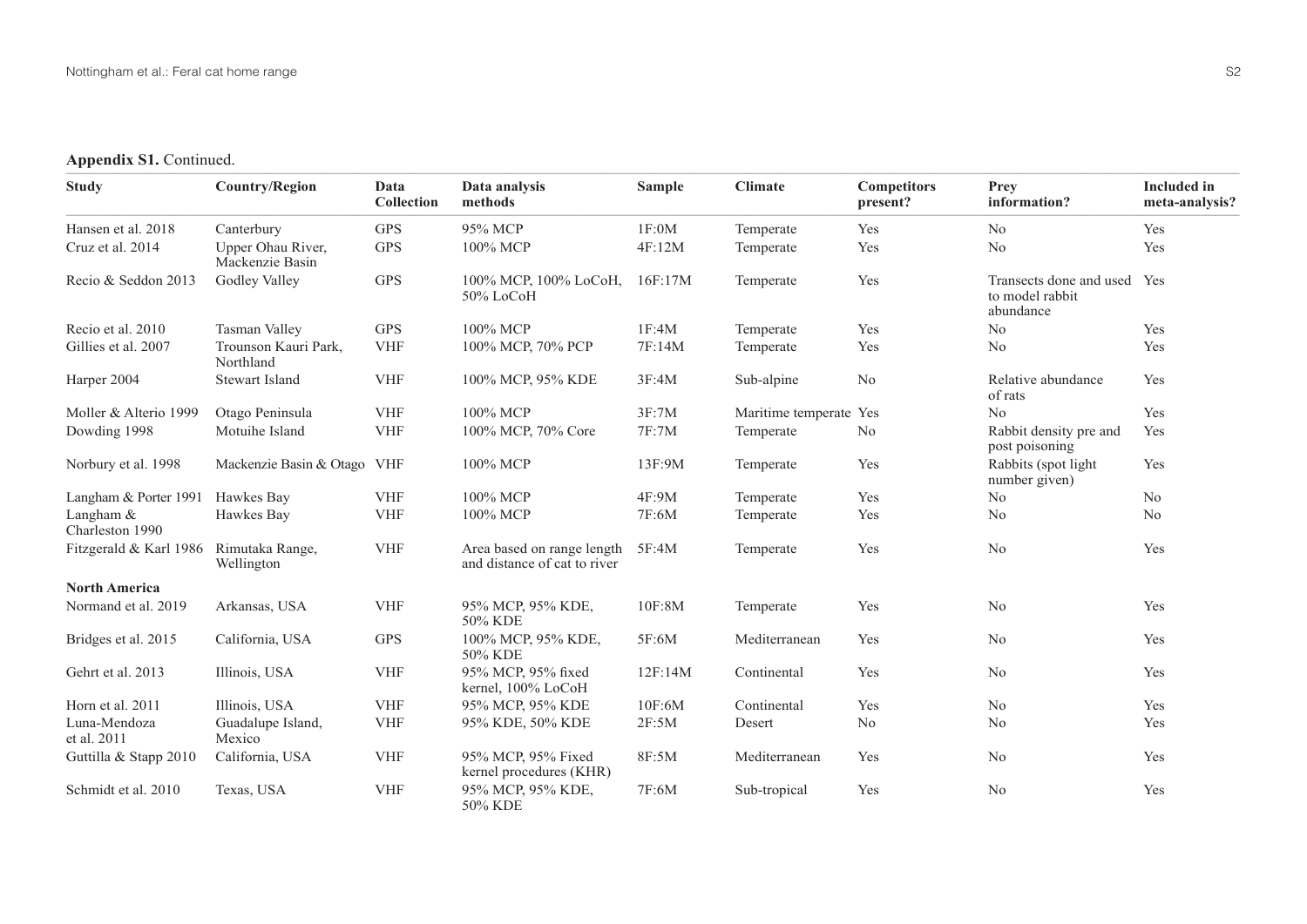## Appendix S1. Continued.

| <b>Study</b>         | <b>Country/Region</b>                    | Data<br>Collection                 | Data analysis<br>methods                                                                                               | <b>Sample</b>                             | <b>Climate</b> | <b>Competitors</b><br>present? | Prev<br>information? | <b>Included</b> in<br>meta-analysis? |
|----------------------|------------------------------------------|------------------------------------|------------------------------------------------------------------------------------------------------------------------|-------------------------------------------|----------------|--------------------------------|----------------------|--------------------------------------|
| Goltz et al. 2008    | Hawaii, USA                              | <b>VHF</b>                         | 95% Fixed kernel<br>procedures (KHR), $50\%$<br>Fixed kernel procedures<br>(KHR), 25% Fixed kernel<br>procedures (KHR) | 3F:4M                                     | Sub-alpine     | Yes                            | N <sub>o</sub>       | Yes                                  |
| Smucker et al. 2000  | Hawaii, USA                              | $\ensuremath{\mathsf{VHF}}\xspace$ | 100% MCP, 95% MCP,<br>95% adaptive kernel                                                                              | 2F:3M                                     | Subalpine      | Yes                            | N <sub>o</sub>       | Yes                                  |
| Hall et al. 2000     | California, USA                          | <b>VHF</b>                         | 95% MCP                                                                                                                | 5F:5M                                     | Mediterranean  | Yes                            | N <sub>o</sub>       | Yes                                  |
| Asia                 |                                          |                                    |                                                                                                                        |                                           |                |                                |                      |                                      |
| Leo et al. 2016      | Rota Island, Northern<br>Mariana Islands | <b>GPS</b>                         | 100% MCP                                                                                                               | 3F:2M                                     | Tropical       | N <sub>o</sub>                 | N <sub>o</sub>       | Yes                                  |
| Moon et al. 2013     | South Korea                              | <b>GPS</b>                         | 100% MCP, 95% KDE,<br>75% KDE, 50% KDE                                                                                 | 2F:2M                                     | Temperate      |                                | N <sub>o</sub>       | N <sub>o</sub>                       |
| Yamane et al. 1994   | Japan                                    | Observation                        | 100% MCP                                                                                                               | 23F:44M                                   | Temperate      | N <sub>o</sub>                 | No                   | No                                   |
| <b>Europe</b>        |                                          |                                    |                                                                                                                        |                                           |                |                                |                      |                                      |
| Biro et al. 2004     | Hungary                                  | <b>VHF</b>                         | 100% MCP                                                                                                               | 2F:1M                                     | Continental    | Yes                            | No                   | No                                   |
| Genovesi et al. 1995 | Italy                                    | <b>VHF</b>                         | 100% MCP                                                                                                               | 4F:2M                                     | Temperate      | Yes                            | No                   | Yes                                  |
| Other                |                                          |                                    |                                                                                                                        |                                           |                |                                |                      |                                      |
| Martin et al. 2013   | Kerguelen main island                    | <b>GPS</b>                         | 95% Movement-based<br>kernel density estimator                                                                         | 0F:3M                                     | Sub-Antarctic  | N <sub>o</sub>                 | N <sub>o</sub>       | N <sub>o</sub>                       |
| Mirmovitch 1995      | Israel                                   | Observation                        | 100% MCP                                                                                                               | Autumn:<br>11F:14M/<br>Winter:<br>10F:16M | Mediterranean  | Yes                            | No                   | N <sub>o</sub>                       |
| Konecny 1987         | Isabela, Galapagos<br>Islands            | <b>VHF</b>                         | 100% MCP                                                                                                               | 2F:4M                                     | Desert         | N <sub>o</sub>                 | No                   | No                                   |
| Konecny 1987         | Santa Cruz, Galapagos<br>Islands         | <b>VHF</b>                         | 100% MCP                                                                                                               | 2F:6M                                     | Desert         | N <sub>o</sub>                 | No                   | N <sub>o</sub>                       |
| Apps 1986            | Dassen Island,<br>South Africa           | <b>VHF</b>                         | 100% MCP                                                                                                               | 3F:5M                                     | Mediterranean  | N <sub>o</sub>                 | N <sub>o</sub>       | Yes                                  |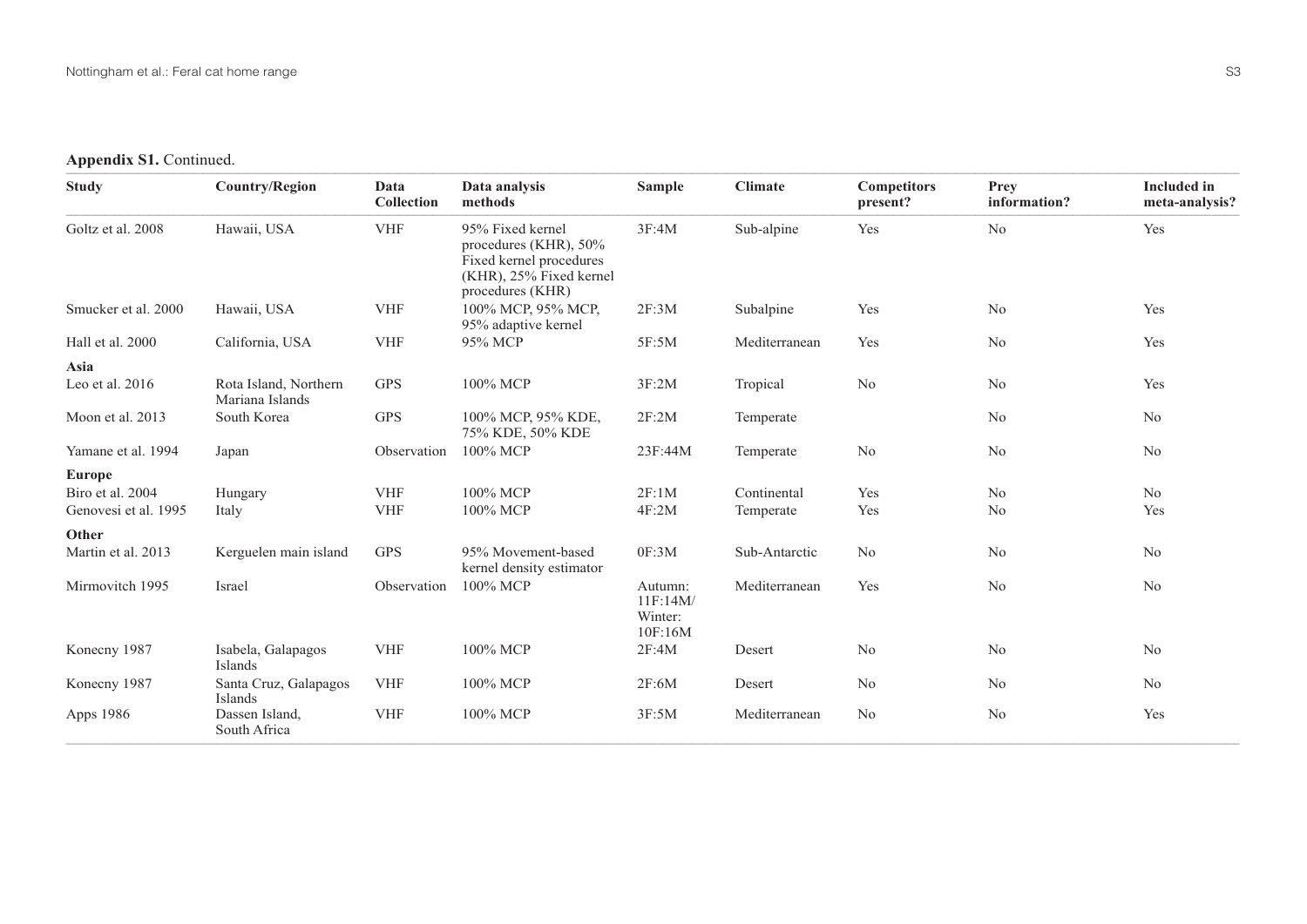**Appendix S2.** Feral cat home range sizes where competitors were present or absent ( $n = 39$  studies) using a range of home range estimation methods, 100% MCP ( $n = 22$ ), 95% MCP ( $n = 13$ ), 100% KDE ( $n = 1$ ), 95% KDE ( $n = 3$ ), data collected from across all seasons; non-breeding  $(n = 14)$ , breeding  $(n = 8)$  and unclassified  $(n = 29)$  and for male  $(n = 47)$  and female  $(n = 46)$  feral cats.



Appendix S3. The stated aim of each of the studies included in the analysis.

| <b>Purpose of Study</b>                   | <b>Number of Studies</b> |
|-------------------------------------------|--------------------------|
| <b>Management</b>                         | 34                       |
| Impact native species                     | 18                       |
| Effect of control operation               |                          |
| <b>Disease</b>                            | 6                        |
| Home range                                |                          |
| Study habitat e.g, urban, forest, sub-ant | 9                        |
| Meso-predator release, competition        | 3                        |
| Resources e.g. food                       |                          |
| Comparison of land use types              |                          |
| Compare owned vs unowned                  |                          |
| Population demographics                   | 3                        |
| <b>Habitat use</b>                        | 3                        |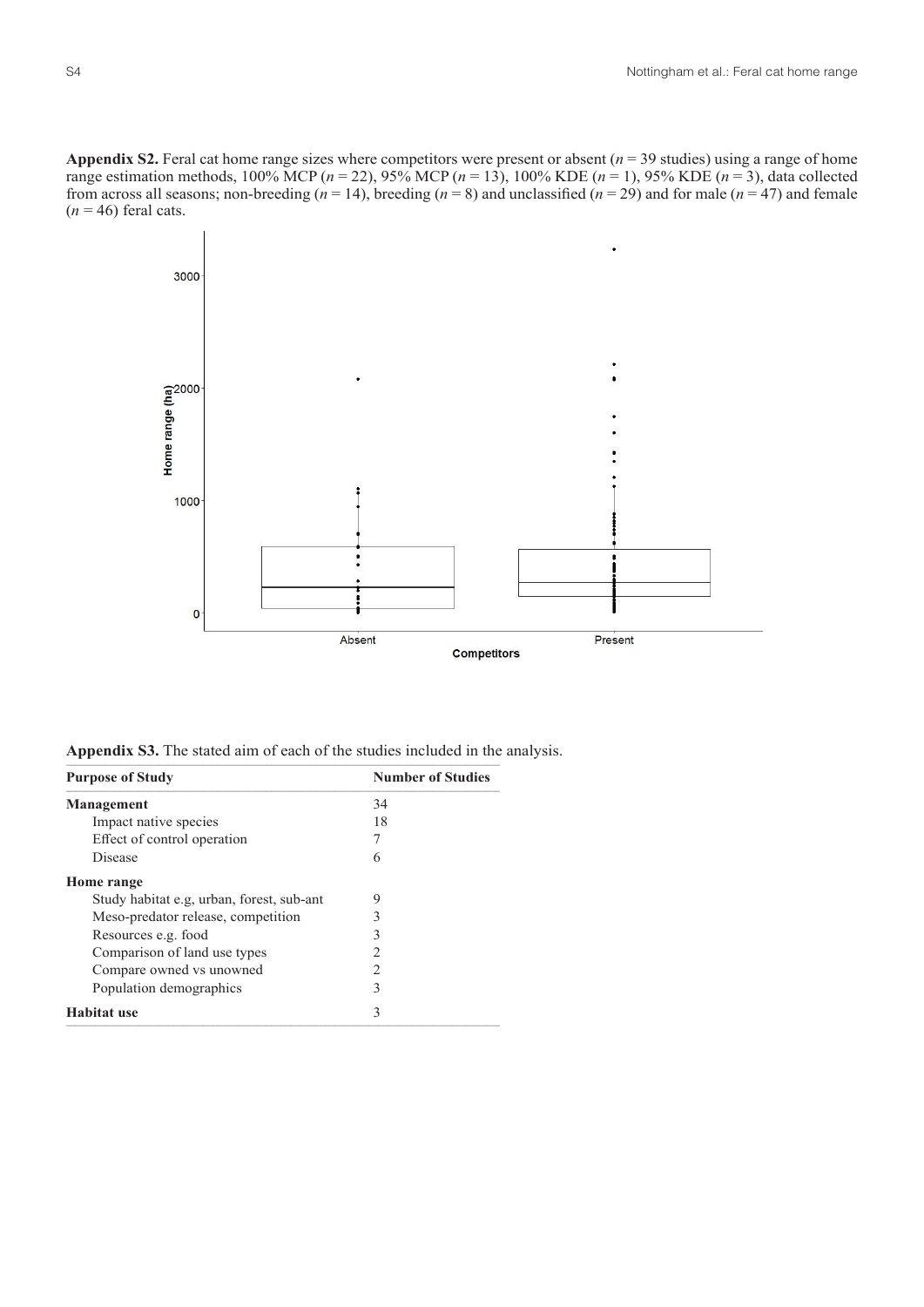**Appendix S4.** Feral cat home range for when cats were likely to be in breeding or not, or when it was not possible to be classified for each of the studies included in the analysis ( $n = 39$ ) using a range of home range estimation methods: 100% MCP (*n* = 22), 95% MCP (*n* = 13), 100% KDE (*n* = 1), 95% KDE (*n* = 3), and for males (*n* = 16 [Non-breeding], 7 [Breeding], 24 [Unclassified]) and females  $(n = 15$  [Non-breeding], 7 [Breeding], 24 [Unclassified]).



**Appendix S5.** Feral cat home range for the Shannon's Diversity Index (*n* = 39 studies) using a range of home range estimation methods, 100% MCP ( $n = 22$ ), 95% MCP ( $n = 13$ ), 100% KDE ( $n = 1$ ), 95% KDE ( $n = 3$ ), data collected from across all seasons; non-breeding  $(n = 14)$ , breeding  $(n = 8)$  and unclassified  $(n = 29)$  and for male  $(n = 47)$  and female  $(n = 46)$  feral cats. The diversity index was calculated based on land use heterogeneity.

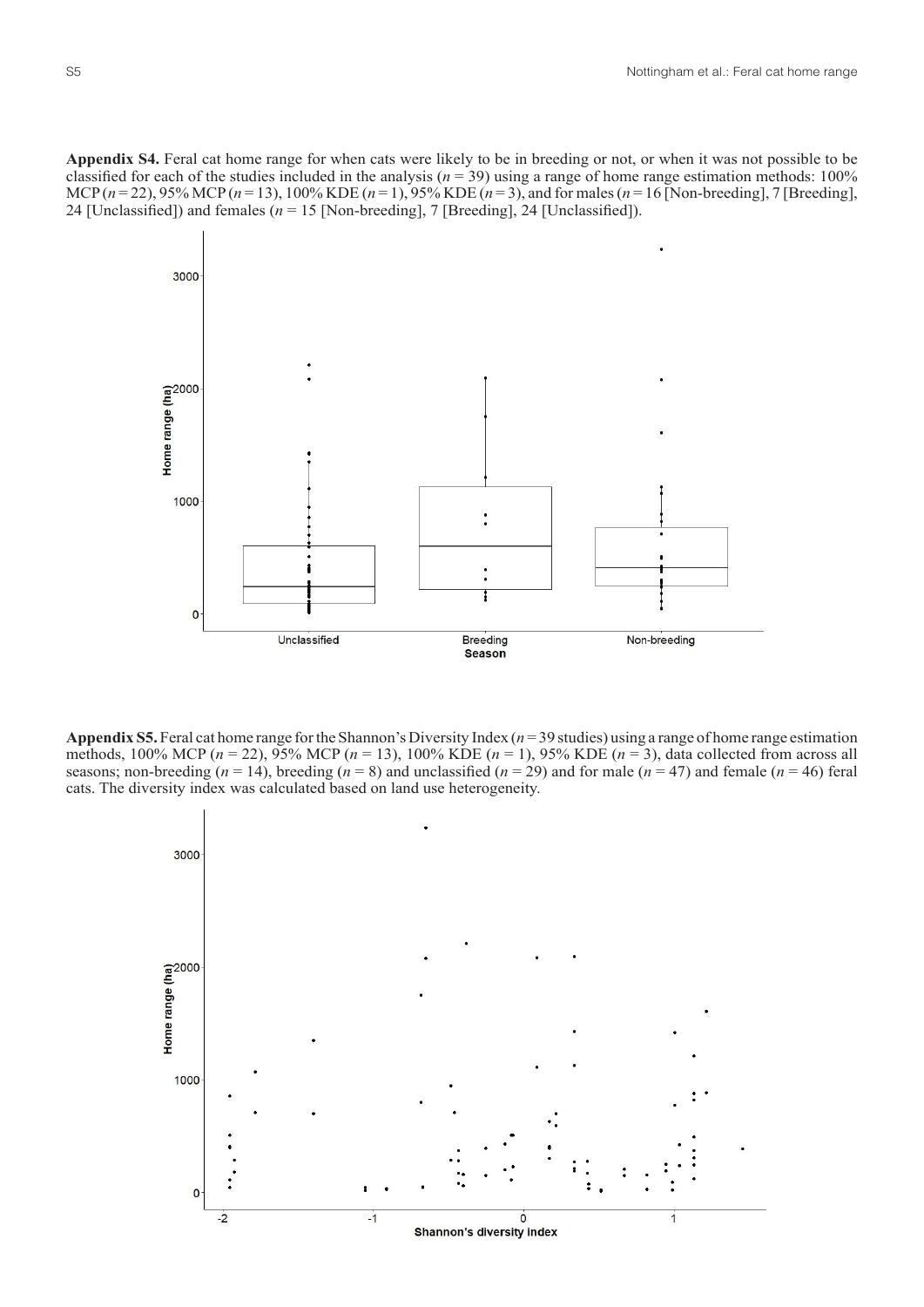**Appendix S6.** Feral cat home range sizes either on islands ( $n = 12$  studies) or the mainland ( $n = 27$  studies) using a range of home range estimation methods, 100% MCP (*n* = 22), 95% MCP (*n* = 13), 100% KDE (*n* = 1), 95% KDE (*n* = 3), data collected from across all seasons; non-breeding  $(n = 14)$ , breeding  $(n = 8)$  and unclassified  $(n = 29)$  and for male  $(n = 47)$ and female  $(n = 46)$  feral cats.



**Appendix S7.** The loadings of each of the land cover variables for each of the principal components. PC1, PC2, PC3 and PC4 were included in the model.

|                     | PC1     | PC2     | PC3     | PC4     | PC <sub>5</sub> | PC <sub>6</sub> | PC7     | PC <sub>8</sub> | PC <sub>9</sub> | <b>PC10</b> | <b>PC11</b> |
|---------------------|---------|---------|---------|---------|-----------------|-----------------|---------|-----------------|-----------------|-------------|-------------|
| Developed           | 0.20    | $-0.58$ | 0.21    | $-0.03$ | 0.00            | 0.01            | 0.09    | $-0.17$         | $-0.69$         | 0.02        | 0.24        |
| Forest - continuous | 0.35    | 0.30    | 0.14    | 0.24    | $-0.11$         | $-0.42$         | $-0.34$ | $-0.53$         | 0.07            | $-0.09$     | 0.34        |
| Forest - diffuse    | 0.33    | 0.31    | 0.38    | $-0.02$ | $-0.14$         | $-0.04$         | 0.25    | 0.64            | $-0.04$         | $-0.10$     | 0.38        |
| Forest - sparse     | 0.07    | 0.25    | 0.40    | $-0.33$ | 0.22            | 0.55            | 0.24    | $-0.44$         | 0.14            | 0.18        | 0.10        |
| Shrub - continuous  | 0.08    | 0.05    | $-0.39$ | 0.49    | 0.60            | 0.11            | 0.33    | $-0.02$         | 0.00            | $-0.07$     | 0.33        |
| Shrubs - diffuse    | $-0.16$ | 0.07    | $-0.54$ | $-0.52$ | $-0.28$         | $-0.04$         | 0.12    | $-0.08$         | $-0.02$         | 0.01        | 0.55        |
| Shrub - sparse      | $-0.38$ | 0.06    | 0.20    | $-0.25$ | 0.51            | $-0.02$         | $-0.52$ | 0.16            | $-0.12$         | $-0.34$     | 0.24        |
| Grassland           | $-0.30$ | 0.01    | 0.03    | 0.47    | $-0.39$         | 0.55            | $-0.34$ | 0.06            | $-0.03$         | 0.15        | 0.32        |
| Pond/River/Lake     | $-0.47$ | $-0.02$ | 0.24    | 0.17    | $-0.24$         | $-0.11$         | 0.45    | $-0.22$         | 0.05            | $-0.61$     | 0.01        |
| Gravel/Rock/Sand    | $-0.47$ | 0.00    | 0.26    | 0.09    | 0.12            | $-0.44$         | 0.18    | 0.01            | 0.04            | 0.65        | 0.18        |
| Crops               | 0.14    | $-0.63$ | 0.13    | $-0.04$ | 0.03            | $-0.01$         | $-0.05$ | 0.05            | 0.69            | $-0.06$     | 0.28        |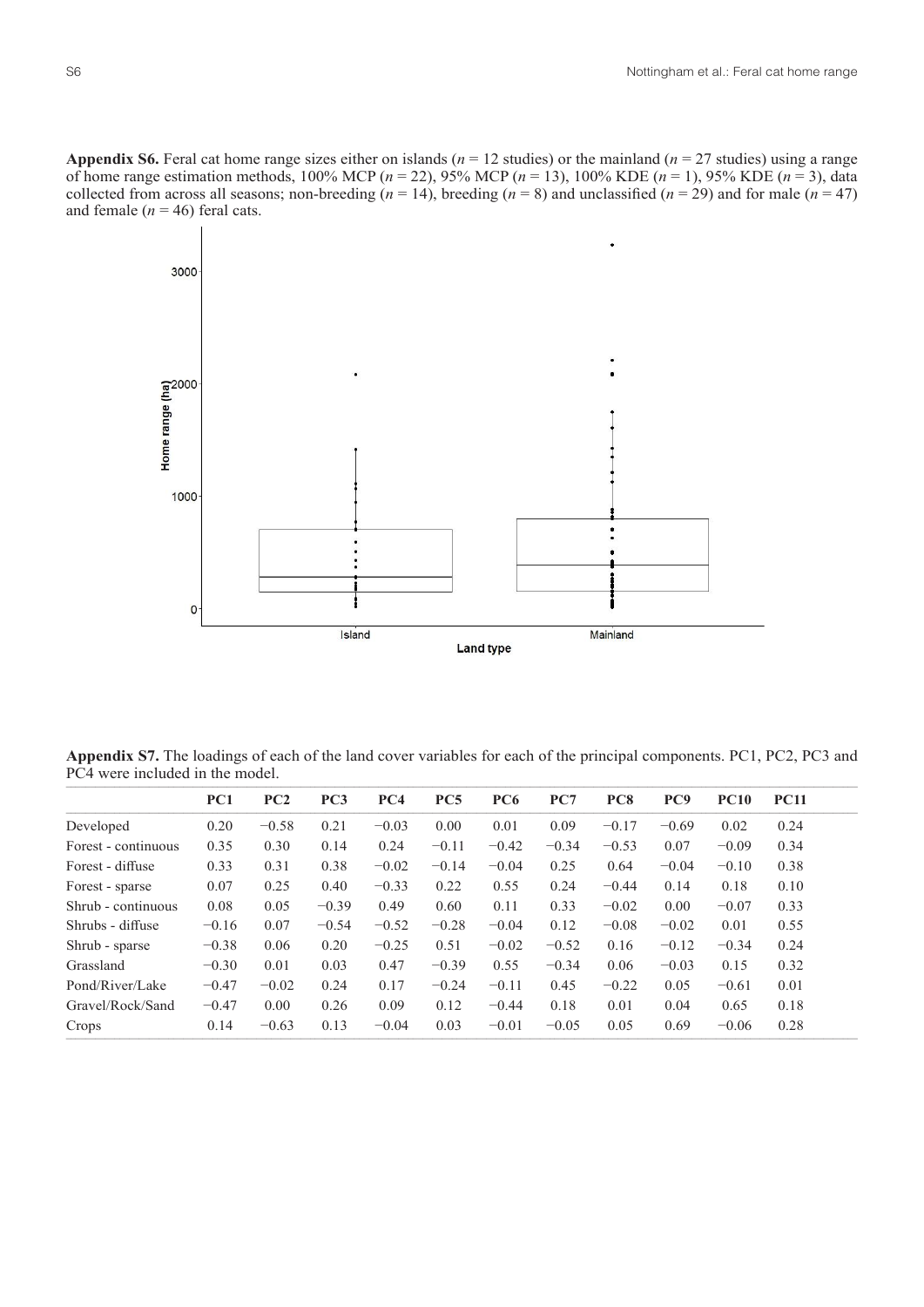



**Appendix S9.** Feral cat home range for PC2 ( $n = 39$  studies) using a range of home range estimation methods, 100% MCP  $(n=22)$ , 95% MCP  $(n=13)$ , 100% KDE  $(n=1)$ , 95% KDE  $(n=3)$ , data collected from across all seasons; non-breeding  $(n = 14)$ , breeding  $(n = 8)$  and unclassified  $(n = 29)$  and for male  $(n = 47)$  and female  $(n = 46)$  feral cats.

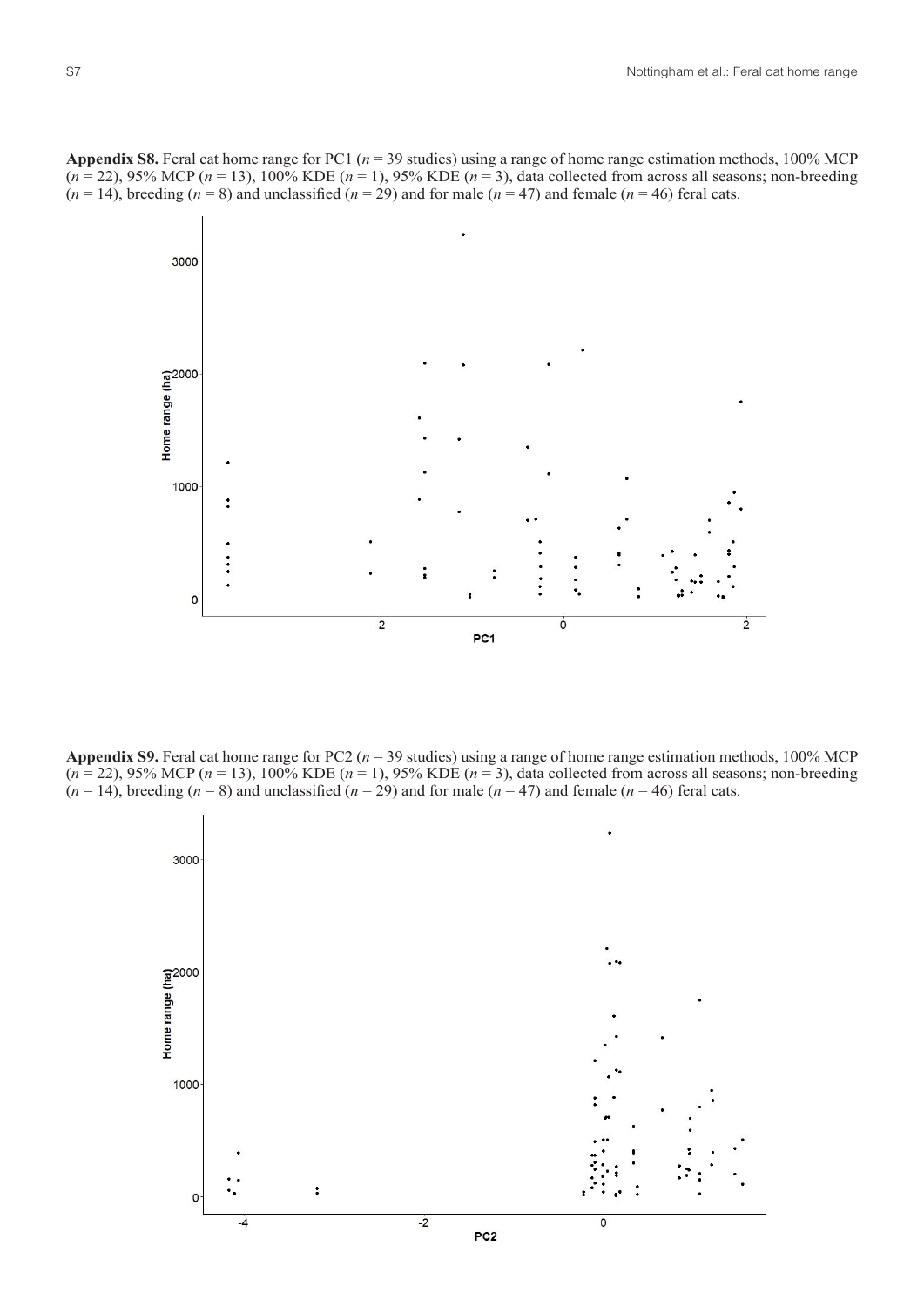**Appendix S10.** Feral cat home range for PC3 (*n* = 39 studies) using a range of home range estimation methods, 100% MCP (*n* = 22), 95% MCP (*n* = 13), 100% KDE (*n* = 1), 95% KDE (*n* = 3), data collected from across all seasons; non-breeding  $(n = 14)$ , breeding  $(n = 8)$  and unclassified  $(n = 29)$  and for male  $(n = 47)$  and female  $(n = 46)$  feral cats.



**Appendix S11.** Feral cat home range for PC4 (*n* = 39 studies) using a range of home range estimation methods, 100% MCP (*n* = 22), 95% MCP (*n* = 13), 100% KDE (*n* = 1), 95% KDE (*n* = 3), data collected from across all seasons; non-breeding  $(n = 14)$ , breeding  $(n = 8)$  and unclassified  $(n = 29)$  and for male  $(n = 47)$  and female  $(n = 46)$  feral cats.

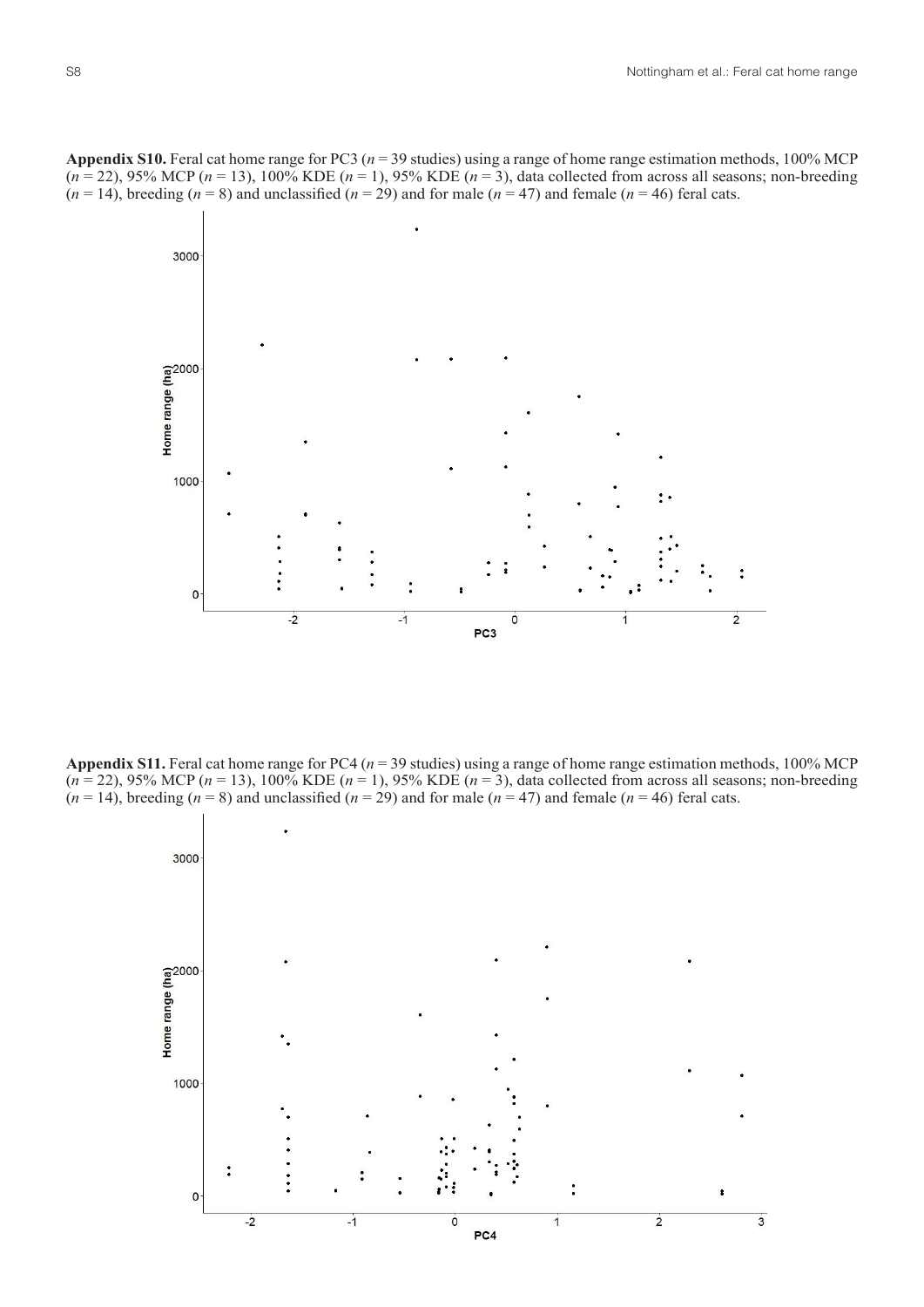## References

- Apps PJ 1986. Home ranges of feral cats on Dassen Island. Journal of Mammalogy. 67: 199–200.
- Bengsen AJ, Butler JA, Masters P 2012. Applying home-range and landscape-use data to design effective feral-cat control programs. Wildlife Research. 39: 258–265.
- Biro Z, Szemethy L, Heltai M 2004. Home range sizes of wildcats (*Felis silvestris*) and feral domestic cats (*Felis silvestris* f. catus) in a hilly region of Hungary. Mammalian Biology. 69: 302–310.
- Bridges AS, Sanchez JN, Biteman DS 2015. Spatial ecology of invasive feral cats on San Clemente Island: implications for control and management. Journal of Mammalogy. 96: 81–89.
- Buckmaster AJ 2011, Ecology of the feral cat (*Felis catus*) in the tall forests of far east Gippsland. Unpublished PhD thesis, University of Sydney, Sydney, Australia.
- Burrows ND, Algar D, Robinson AD, Sinagra J, Ward B, Liddelow G 2003. Controlling introduced predators in the Gibson Desert of Western Australia. Journal of Arid Environments. 55: 691–713.
- Cruz J, Woolmore C, Latham MC, Latham ADM, Pech RP, Anderson DP 2014. Seasonal and individual variation in selection by feral cats for areas with widespread primary prey and localised alternative prey. Wildlife Research. 41: 650–661.
- Dowding JE 1998. A radio-tracking study of feral cats on Motuihe Island. Auckland, Department of Conservation. 11 p.
- Edwards GP, de Preu N, Shakeshaft BJ, Crealy IV, Paltridge RM 2001. Home range and movements of male feral cats (*Felis catus*) in a semiarid woodland environment in central Australia. Austral Ecology. 26: 93–101.
- Fitzgerald BM & Karl BJ 1986. Home range of feral house cats (*Felis catus* L.) in forest of the Orongorongo Valley, Wellington, New Zealand. New Zealand Journal of Ecology. 9: 71–81.
- Gehrt SD, Wilson EC, Brown JL, Anchor C 2013. Population ecology of free-roaming cats and interference competition by coyotes in urban parks. PLOS ONE. 8: e75718.
- Genovesi P, Besa M, Toso S 1995. Ecology of a feral cat *Felis catus* population in an agricultural area of northern Italy. Wildlife Biology. 1: 233–237.
- Gillies CA, Graham PJ, Clout MN 2007. Home ranges of introduced mammalian carnivores at Trounson Kauri Park, Northland, New Zealand. New Zealand Journal of Zoology. 34: 317–333.
- Goltz DM, Hess SC, Brinck KW, Banko PC, Danner RM 2008. Home range and movements of Feral cats on Mauna Kea, Hawai'i. Pacific Conservation Biology. 14: 177–184.
- Guttilla DA & Stapp P 2010. Effects of sterilization on movements of feral cats at a wildland urban interface. Journal of Mammalogy. 91: 482–489.
- Hall LS, Kasparian MA, Van Vuren D, Kelt DA 2000. Spatial organization and habitat use of feral cats (*Felis catus* L) in Mediterranean California. Mammalia. 64: 19–28.
- Hansen CM, Paterson AM, Ross JG, Ogilvie SC 2018. Estimating feral cat (*Felis catus*) density in a rural to urban gradient using camera trapping. New Zealand Journal of Zoology. 45: 213–226.
- Harper GA 2007. Habitat selection of feral cats (*Felis catus*) on a temperate, forested island. Austral Ecology. 32: 305–314.
- Hilmer SS, Algar D, Johnston M 2010. Opportunistic

observation of predation of loggerhead turtle hatchlings by feral cats on Dirk Hartog Island, Western Australia. Journal of the Royal Society of Western Australia. 93: 141–146.

- Horn JA, Mateus-Pinilla N, Warner RE, Heske EJ 2011. Home range, habitat use, and activity patterns of free-roaming domestic cats. Journal of Wildlife Management. 75: 1177–1185.
- Johnston M 2012. Field assessment of the Curiosity® bait for management of Feral Cats after fire at Wilsons Promontory National Park: Black Saturday Victoria 2009 – Natural values fire recovery program. Heidelberg, Arthur Rylah Institute for Environmental Research. 48 p.
- Johnston M, Gigliotti F, O'Donoghue M, Holdsworth M, Robinson S, Herrod A, Eklom K 2012. Field assessment of the Curiosity® bait for management of feral cats in the semi-arid zone (Flinders Ranges National Park). Heidelberg, Arthur Rylah Institute for Environmental Research. 53 p.
- Johnston M, O'Donoghue M, Holdsworth M, Robinson S, Herrod A, Eklom K, Gigliotti F, Bould L, Little N 2013. Field assessment of the Curiosity® bait for managing feral cats in the Pilbara. Heidelberg, Arthur Rylah Institute for Environmental Research. 41 p.
- Johnston M, Bould L, O'Donoghue M, Holdsworth M, Marmion P, Bilney R, Reside AE, Caldwell D, Gaborov R, Gentles T 2014. Field efficacy of the Curiosity® bait for management of a feral cat population at Roxby Downs, South Australia. Heidelberg, Arthur Rylah Institute for Environmental Research Technical Report Series No. 253. 45 p.
- Jones E & Coman BJ 1982. Ecology of the feral cat, *Felis catus* (L.), in South-Eastern Australia III. Home ranges and population ecology in semiarid North-West Victoria. Wildlife Research. 9: 409–420.
- Konecny MJ 1987. Home range and activity patterns of feral house cats in the Galapagos Islands. Oikos. 50: 17–23.
- Langham NPE & Charleston WAG 1990. An investigation of the potential for spread of *Sarcocystis* spp. and other parasites by feral cats. NewZealand Journal of Agricultural Research. 33: 429–435.
- Langham NPE & Porter RER 1991. Feral cats (*Felis catus L*.) on New Zealand farmland. i. home range. Wildlife Research. 18: 741–760.
- Leo BT, Anderson JJ, Brand Phillips R, Ha RR 2016. Home range estimates of feral cats (*Felis catus*) on Rota Island and determining asymptotic convergence. Pacific Science. 70: 323–331.
- Luna-Mendoza L, Barredo-Barberena JM, Hernández-Montoya JC, Aguirre-Muñoz A, Méndez-Sánchez FA, Ortiz-Alcaraz A, Félix-Lizárraga M 2011. Planning for the eradication of feral cats on Guadalupe Island, México: home range, diet, and bait acceptance. In: Veitch CR, Clout MN, Towns DR eds. Island invasives: eradication and management. IUCN, Gland. Pp. 192–197
- Martin J, Rey B, Pons J, Natoli E, Pontier D 2013. Movements and space use of feral cats in Kerguelen archipelago: A pilot study with GPS data. Polar Biology. 36: 1531–1536.
- McGregor HW, Legge S, Potts J, Jones ME, Johnson CN 2015. Density and home range of feral cats in north-western Australia. Wildlife Research. 42: 223–231.
- Mirmovitch V 1995. Spatial organisation of urban feral cats (*Felis catus*) in Jerusalem. Wildlife Research. 22: 299–310.
- Moller H & Alterio N 1999. Home range and spatial organisation of stoats (*Mustela erminea*), ferrets (*Mustela furo*) and